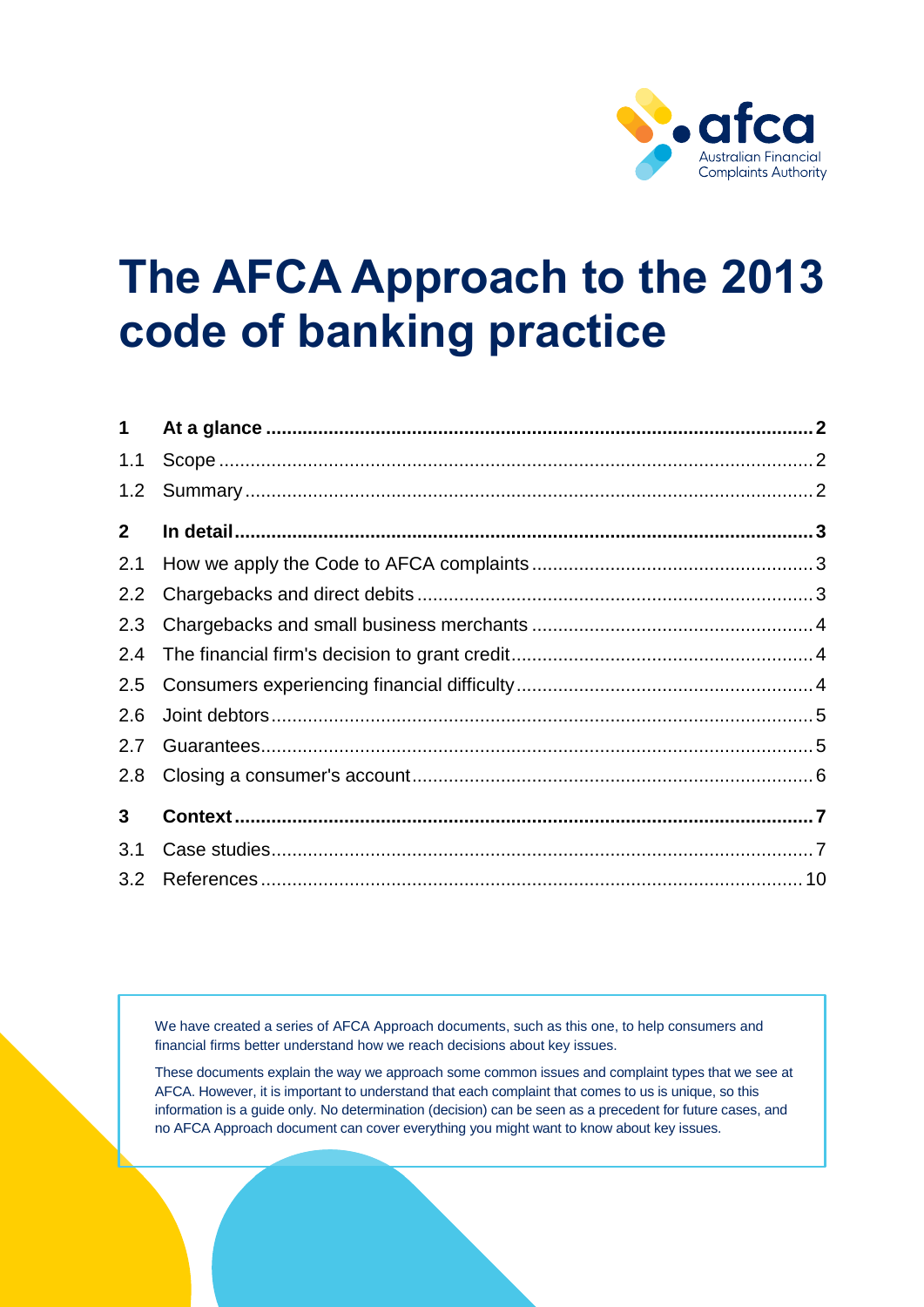# <span id="page-1-0"></span>1 At a glance

# <span id="page-1-1"></span>**1.1 Scope**

The Code of Banking Practice (the Code) is a voluntary code of practice that Australian financial firm can choose to adopt. The Code sets out standards of good banking practice, and financial firms that adopt it promise to follow the Code when they deal with consumers who are, or may become, their individual or small business customers. The Code is published by the Australian Bankers Association.

This document sets out the way we take the code into account when we consider complaints. We consider the Code represents good industry practice and generally reflects the common law obligations of financial firms.

The Code was revised in 2013, with the changes effective from 1 February 2014. This document refers to the 2013 version of the Code.

A new Code will come into effect on 1 July 2019. We will update this document at that time to include the new Code obligations and detail how we will take them into account when considering complaints. Until then this document is only referring to the 2013 version of the Code.

# <span id="page-1-2"></span>**1.2 Summary**

## **Who should read this document?**

- 1 Financial firms that have already adopted the Code, or that plan to adopt it.
- 2 Financial firms that want to understand what we consider to be good industry practice.
- 3 Anyone who is an individual or small business consumer of a financial firm that has adopted the Code.
- 4 Anyone who wants to learn more about how we take the Code into account when we consider banking and finance complaints.

## **Summary of the AFCA Approach**

We consider that if a financial firm adopts the Code but does not comply with it, then the financial firm has breached its contract with the consumer.

The Code is voluntary. We consider that if a financial firm adopts the Code, the financial firm must comply with it.

This document will particularly focus on:

• chargebacks (clause 22) and direct debits (clause 21)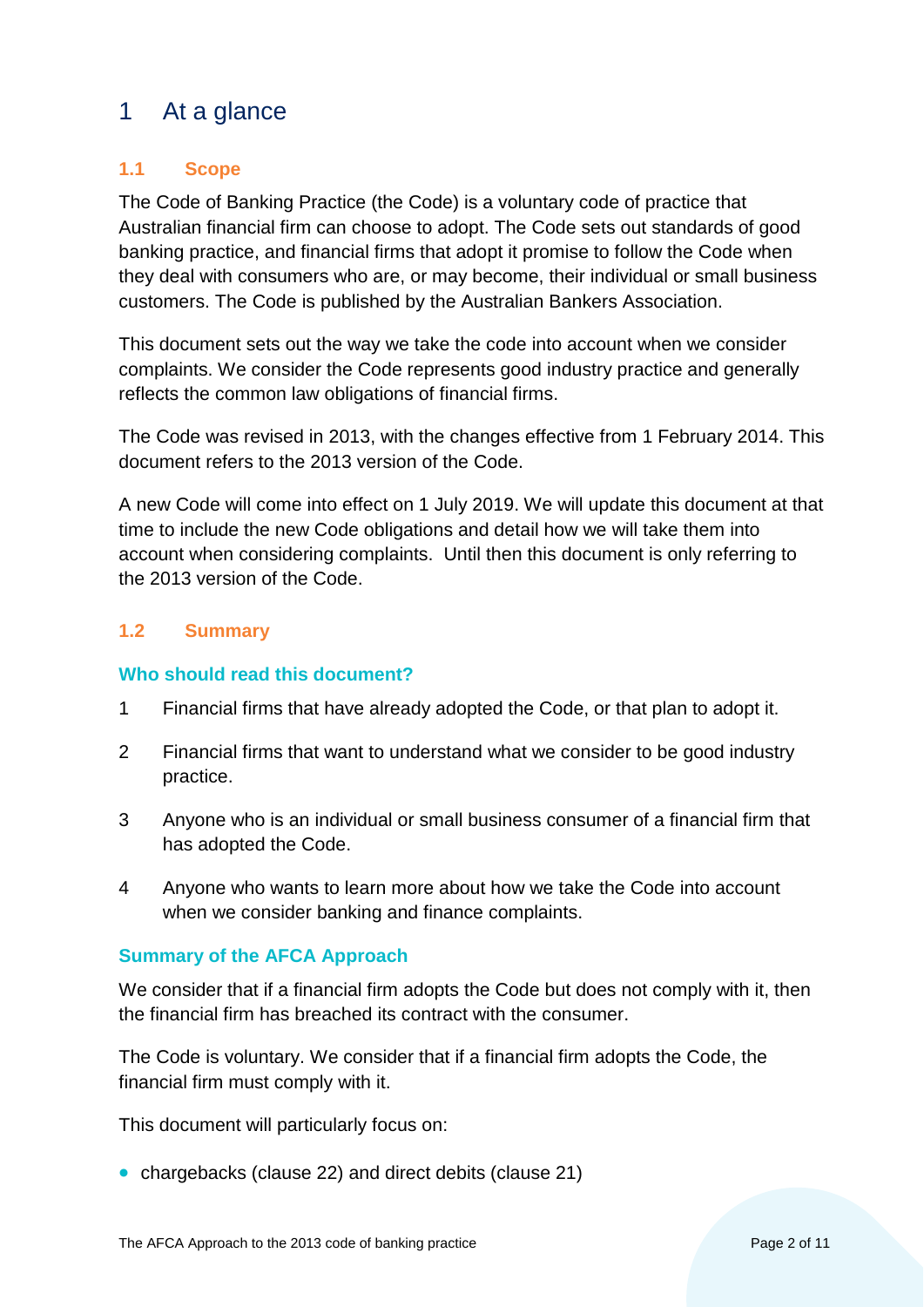- the financial firm's decision to provide credit (clause 27)
- a consumer's financial difficulty (clause 28)
- joint debtors (clause29)
- quarantees (clause 31)
- the closure of a consumer's account (clause 33).

The approach has been adopted from AFCA's predecessor scheme, the Financial Ombudsman Service.

# <span id="page-2-0"></span>2 In detail

#### <span id="page-2-1"></span>**2.1 How we apply the Code to AFCA complaints**

The Code says that:

"Any written terms and conditions will include a statement to the effect that the relevant provisions of this Code apply to the banking service but need not set out those provisions." (Clause 12.3)

This means that if a financial firm has adopted the Code, all contracts between the financial firm and its consumers include the financial firm's commitment to comply with the Code.

We consider that if a financial firm adopts the Code but does not comply with it, then the financial firm has breached its contract with the consumer. In this case, the consumer may be entitled to compensation for any loss they suffer as a result of the breach.

## <span id="page-2-2"></span>**2.2 Chargebacks and direct debits**

A chargeback is like a refund. It occurs when a consumer disputes a transaction on their credit or debit card or through a direct debit, and asks for the charge to be reversed.

The terms and conditions of the credit or debit card or the bank account will explain when and how a consumer can claim a chargeback.

Chargebacks can only be made for certain reasons. The credit or debit card schemes (such as Visa and MasterCard) decide what the reasons are, and these reasons are specific to the type of card used.

If the consumer's reason for disputing the transaction does not fall within these reasons, their financial firm may not be able to reverse the transaction. In these circumstances, the consumer may need to take up their complaint directly with the merchant (the company that provided the goods or service).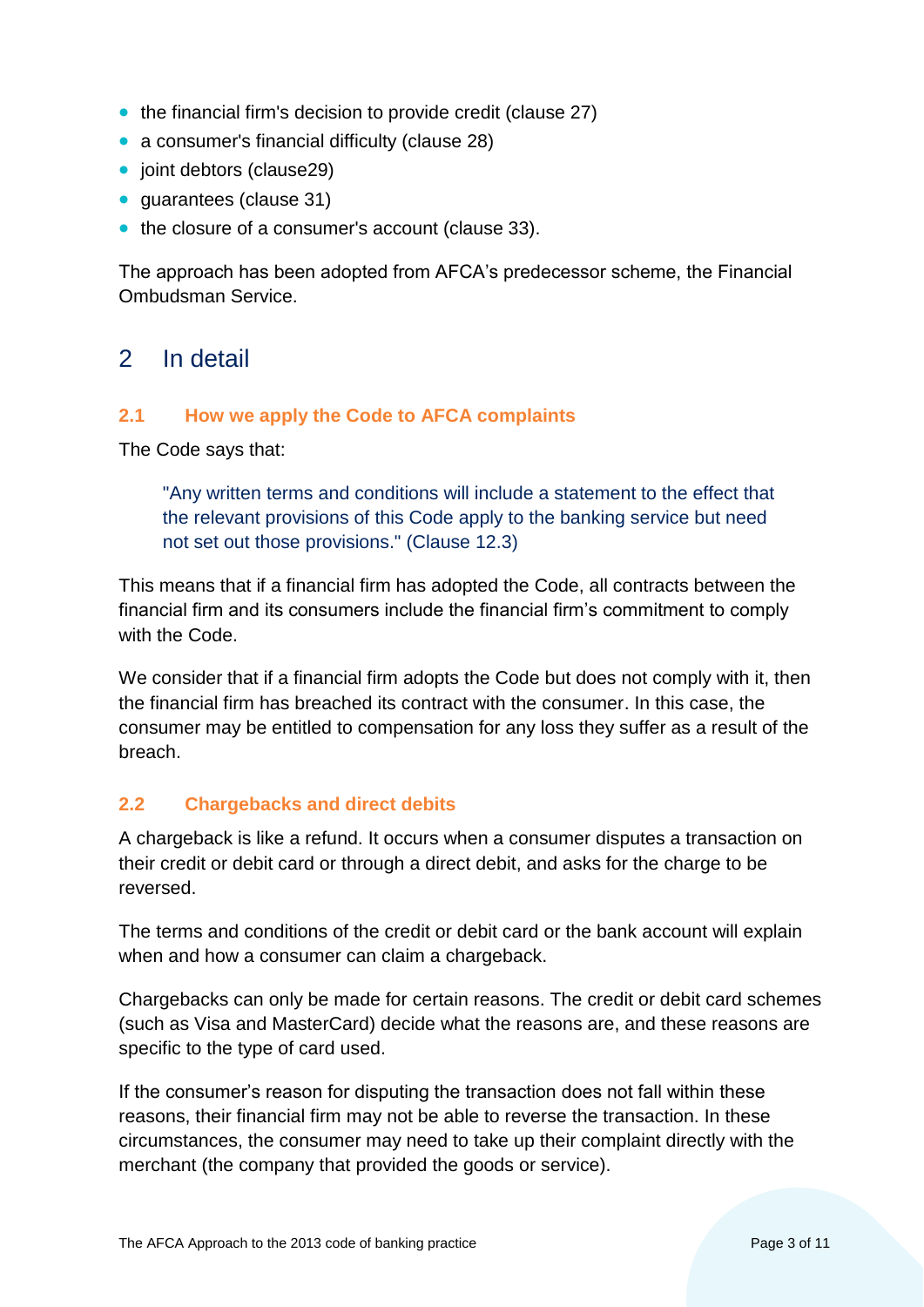Clause 22 of the Code explains that a financial firm must claim a chargeback if a consumer asks it to do so, as long as the consumer has asked within any applicable time limits and for an appropriate reason.

The clause also says that if the merchant's bank refuses the chargeback, the financial firm must not accept this refusal unless it is consistent with the rules of the relevant card scheme.

If a consumer has cancelled a direct debit authority, the time limits to claim a chargeback under the relevant credit or debit card scheme may not apply. In these circumstances, the financial firm should consider whether it had the consumer's instructions to make the payment. If it did not have this instruction, it should reverse the payment.

# <span id="page-3-0"></span>**2.3 Chargebacks and small business merchants**

Small business consumers who have a merchant facility with a financial firm should also be aware of how chargebacks work.

It is important to remember that the cardholder's bank is required to claim a chargeback and the merchant's bank is obliged to process a chargeback against the small business's merchant's facility if the reason for the chargeback is consistent with the relevant card scheme rules.

A merchant should therefore respond promptly to any chargeback request and supply relevant information.

A merchant's facility agreement usually includes the merchant's permission for its bank to refuse to accept a transaction if it is not valid, if the cardholder complaints it, or to charge it back if the bank has already processed it.

# <span id="page-3-1"></span>**2.4 The financial firm's decision to grant credit**

Before a financial firm decides to provide credit to a consumer, it must pay careful attention to whether the consumer can afford to repay the money. This is referred to in the Code as the financial firm "exercising the care and skill of a diligent and prudent banker".

If a consumer claims that a financial firm has provided funds to them but they did not have the capacity to repay the debt at the time the loan was provided, we will consider whether it was appropriate for the financial firm to lend the money.

# <span id="page-3-2"></span>**2.5 Consumers experiencing financial difficulty**

Financial difficulty occurs when a consumer is unexpectedly unable to meet their repayment obligations. This can be as a result of a variety of causes including accident, separation, death of a family member, unexpected medical or funeral expenses, reduction of work hours, redundancy, or a downturn in business.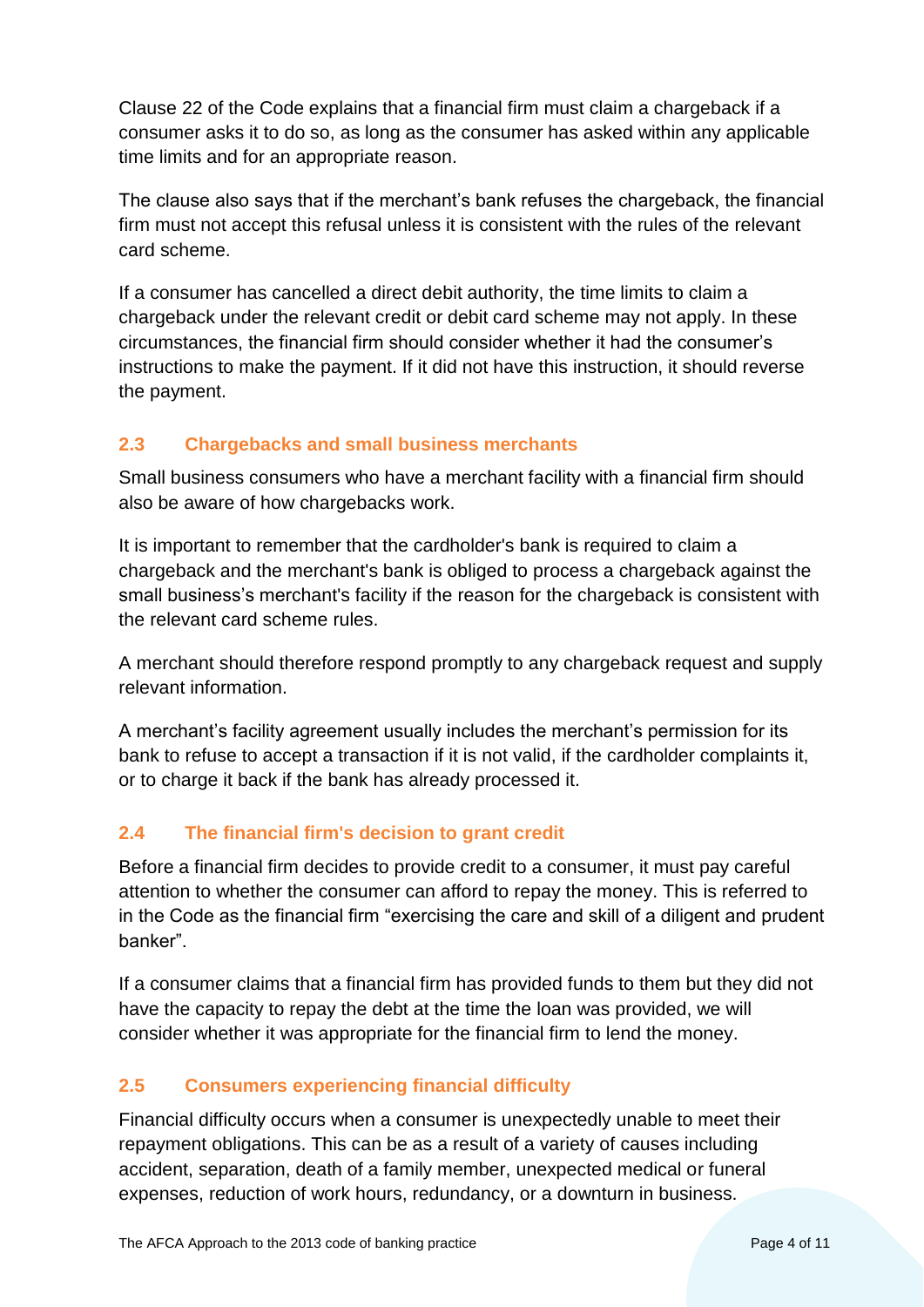The Code requires financial firms to work with their consumers to help them overcome their financial difficulty. This could be done, for example, by helping consumers to develop a repayment plan.

You can read more about [our approach to financial difficulty complaints](https://afca.org.au/approach) on our website at www.afca.org.au/approach.

You can read more about financial difficulty in the Code at clause 28.

#### <span id="page-4-0"></span>**2.6 Joint debtors**

Joint debtors are also referred to as co-debtors. If more than one person agrees to repay money that the financial firm has provided to them, they are co-debtors.

The Code says that a consumer should not be treated as a co-debtor if they are not receiving a benefit from the loan funds.

We consider that to be treated as a co-debtor, a person must receive a substantial benefit from the loan, for example owning a fair share of a property that has been purchased with the loan.

We consider that just being able to live in or use a property that has been purchased with the loan funds is not a sufficient benefit on its own to indicate that a consumer should be treated as a co-debtor.

If a consumer is not receiving a benefit from the loan funds, then they may be asked to provide a guarantee for the debtor who would receive a benefit. This means that they guarantee to pay back the loan if the borrower does not. If the consumer agrees to provide a guarantee, then the financial firm would need to ensure that it followed the Code guidelines that relate to guarantees.

You can read more about joint or co-debtors in the Code at clause 29.

You can read more about our [approach to guarantees](https://afca.org.au/approach) at www.afca.org.au/approach.

#### <span id="page-4-1"></span>**2.7 Guarantees**

A guarantor is a person or business who guarantees to pay back a loan if the borrower does not.

The Code sets out a number of obligations for financial firms dealing with a consumer who is a guarantor.

Some of these obligations include:

• notifying the consumer that they should seek independent legal and financial advice on the financial risks involved in providing a guarantee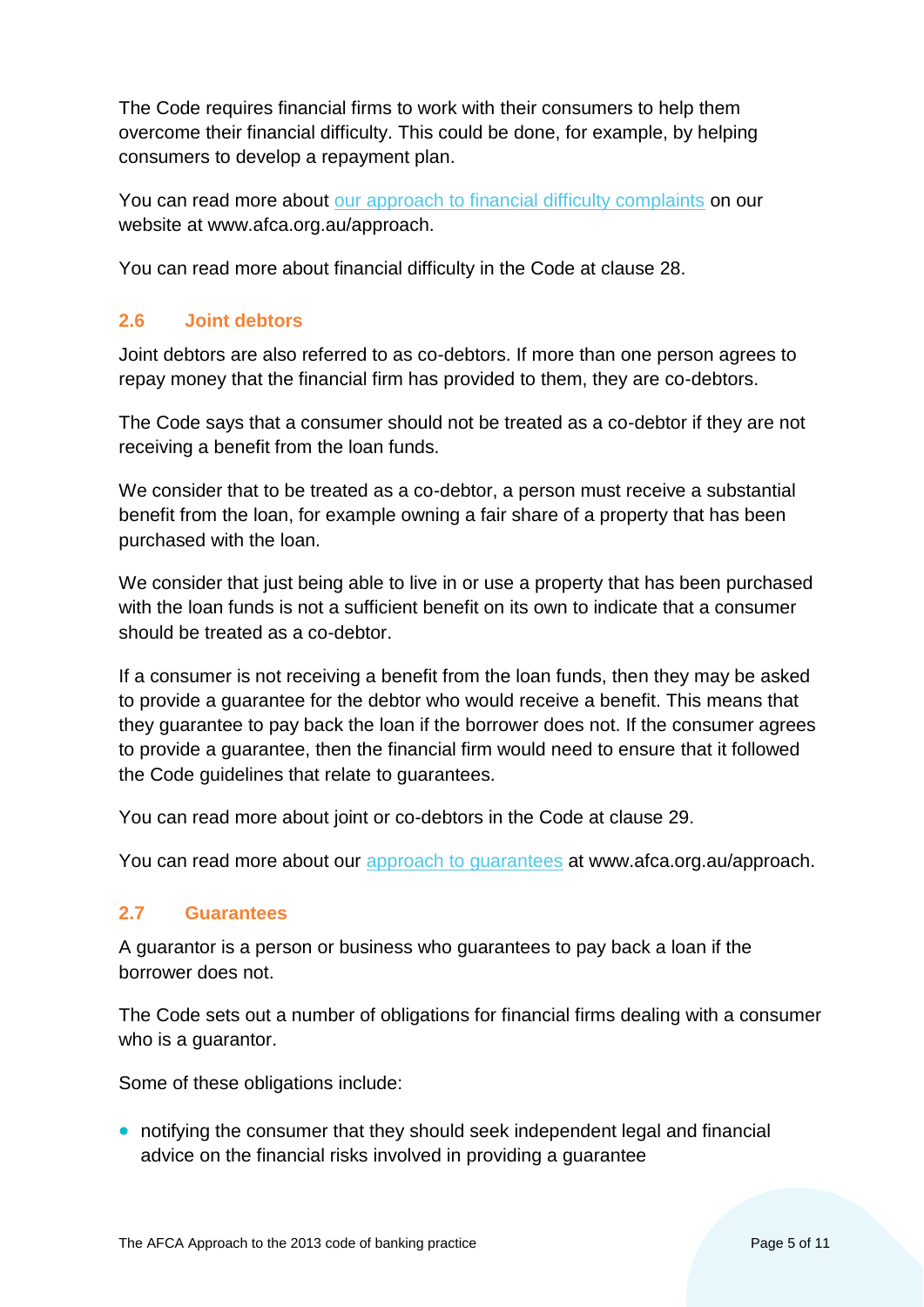- providing sufficient information about the credit contract that the consumer is being asked to guarantee
- providing any related report from a credit reporting agency, as well as financial accounts or details that the borrower has provided within the last two years
- allowing the consumer until the next day to consider this information
- not giving the guarantee to the borrower (or someone acting for the borrower) to arrange the signing of the guarantee
- ensuring the consumer signs the guarantee without the debtor being present.

If the consumer obtains legal advice about the guarantee, the financial firm does not need to wait until the next day to accept the guarantee.

If the consumer is a director of the company responsible for the debt, they may choose not to receive some or all of the information described above. They may also choose not to wait until the next day to sign their guarantee.

We consider that financial firms should comply strictly with these obligations.

The Code represents good industry practice and generally reflects the financial firm's common law obligations. If they comply with the Code, financial firms can be reasonably sure that their consumers have willingly and knowingly entering into their guarantee obligations, and the guarantee will be enforceable.

You can read more about guarantees in the Code at clause 31.

#### <span id="page-5-0"></span>**2.8 Closing a consumer's account**

The Code says that if an account is in credit, a financial firm must close a consumer's account if they ask for it to be closed.

The financial firm is entitled to charge the consumer for its reasonable costs to close the account.

A financial firm can also choose to close a consumer's account (if it is in credit) by giving reasonable notice and by paying the consumer the account balance.

We consider that, in normal circumstances, a financial firm should provide at least 14 days' notice to its consumer if it chooses to close their account.

You can read more about closing accounts in the Code at clause 33.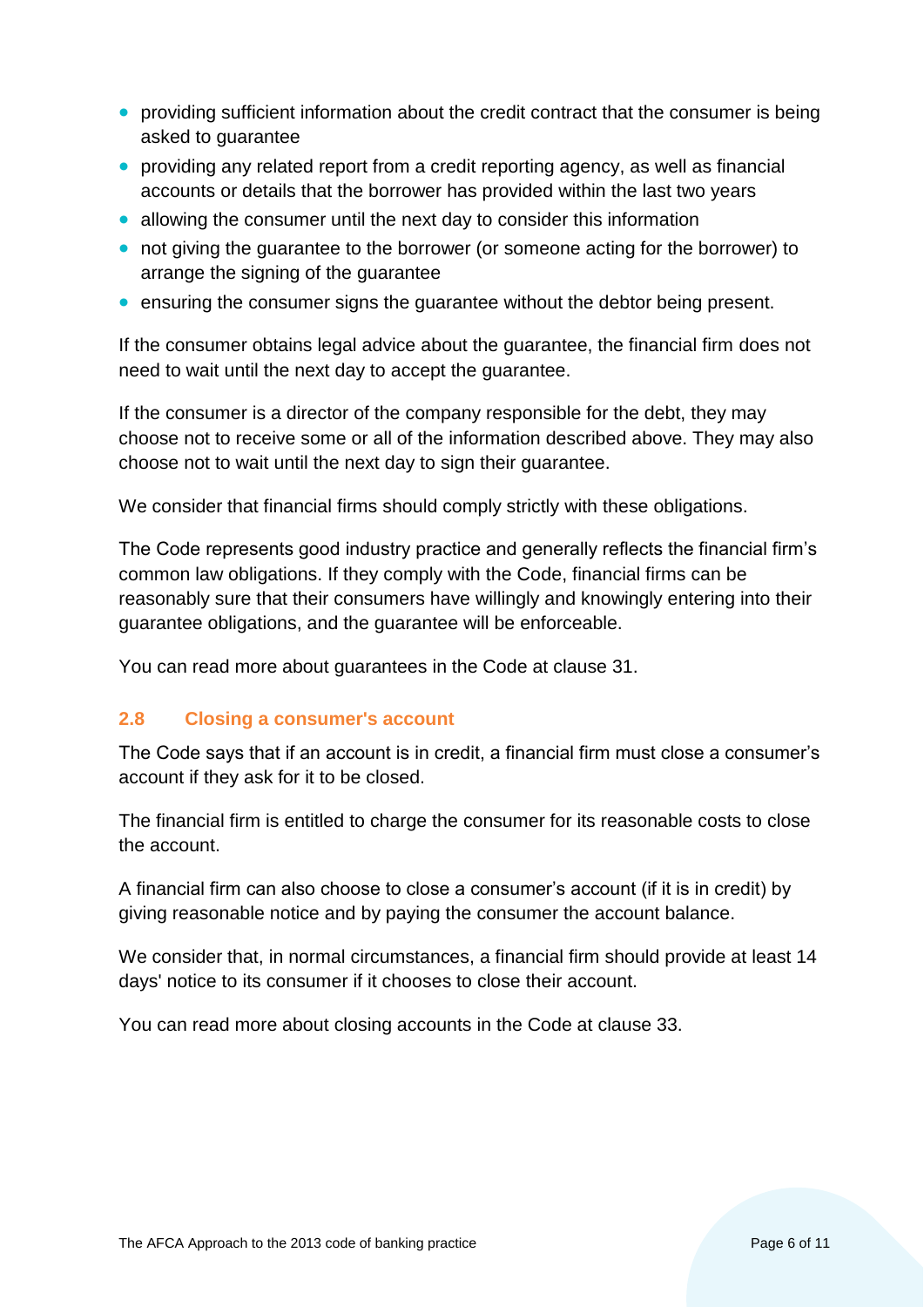# <span id="page-6-0"></span>3 Context

# <span id="page-6-1"></span>**3.1 Case studies**

The case studies below are based on determinations by one of AFCA's predecessor schemes, the Financial Ombudsman Service. While previous determinations (by AFCA or by its predecessor schemes) are not binding precedents, where relevant they will inform AFCA's approach to an issue.

# **Case 1: Chargebacks - Cancellation of travel club contract during cooling-off period**

John attended a presentation given by a travel club organisation and was persuaded to pay a deposit of \$1,500 on a contract for full membership. John used his MasterCard to pay the \$1,500.

John regretted his decision almost immediately. He contacted his state's Department of Fair Trading and was told that a "cooling-off' period applied to that type of contract. While he was still within the cooling-off period, he sent a registered letter to the travel club to cancel the contract and to request reimbursement of the deposit. The travel club did not refund the \$1,500 to him.

John then contacted his financial services provider and requested the \$1,500 charge be reversed. He provided the financial firm with copies of the cancellation letter, the transaction voucher, and a signed Credit Card Authority that he had given to the travel club. The financial firm said it could not assist him, and suggested he go back to the merchant or to his state's consumer authority. The financial firm said that because John had acknowledged his participation in the transaction, it was not able to authorise the chargeback request.

The financial firm also said where cancellation policies and procedures were involved, it could not credit his account unless the person selling the goods (the merchant) issued a credit voucher.

John went to his state's Consumer Tribunal, which ordered the travel club to pay him \$1,500. The order was worthless because the travel club had disappeared from its nominated address. John then lodged a complaint with FOS.

The financial firm again declined to help John, saying it could not act without a valid credit voucher from the merchant. However, we considered that because John had cancelled the contract, the financial firm should have taken into account that the merchant had a legal obligation to issue a credit voucher. The financial firm could have exercised a chargeback right under Reason code 4860 – Credit Not Processed. The financial firm had therefore not complied with its Code obligation to claim a chargeback right (for the most appropriate reason) where one existed.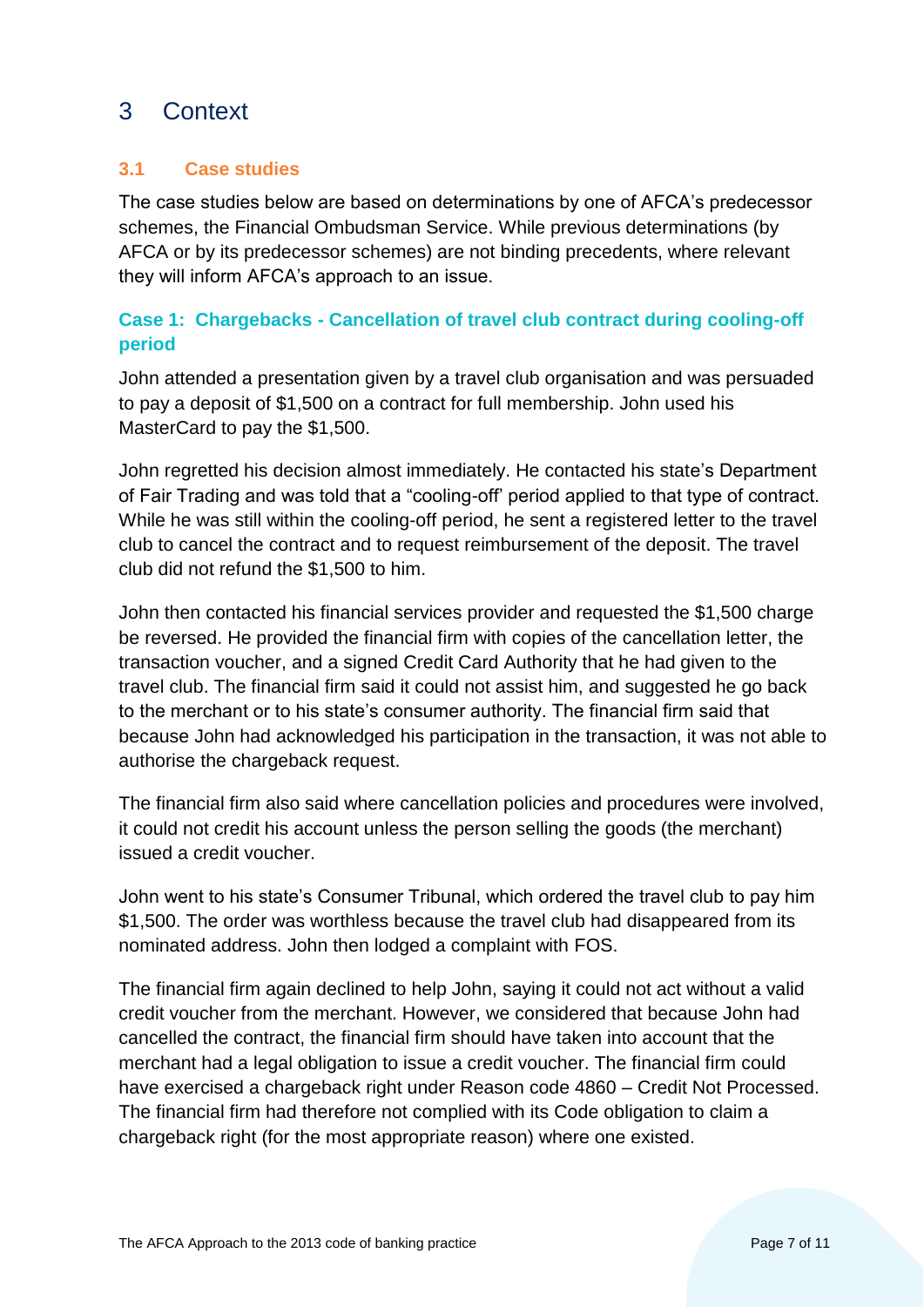#### **Case 2: Chargebacks – Bad call**

Conrad ran a small computer sales business and was the victim of a credit card fraud. Conrad said that a consumer had paid cash for two laptops, then rang with a story that their friends also wanted to purchase laptops. The consumer provided credit card details over the telephone, and all but one of the transactions went through when Conrad sought authorisation.

Later, Conrad discovered that his financial services provider had charged back these transactions because the cardholders said they had not authorised the transactions. Conrad complained that he had sold computers to the value of \$10,000 and his financial firm had no right to charge back these transactions.

Conrad lodged a complaint with FOS. We considered that Conrad had taken a risk by accepting the card details over the phone and not obtaining authorisation from the cardholder by signature or PIN. The financial firm's authorisation only verified that none of the cards had been reported stolen and that there was sufficient credit available on the cards to complete the transaction. It did not guarantee the cardholder's authorisation for the transaction.

We decided that the financial firm was entitled to chargeback the transactions, because the true cardholders had not authorised the use of their cards for the purchase of the laptops.

#### **Joint debtors**

Anne, a retiree and pensioner, owned her home. She entered into a loan contract with her son, Brian, to provide funds to extend her home so her son could live with her. Anne secured the loan with a mortgage over her home, and Anne and Brian's ability to pay the loan was based on Anne's pension and Brian's wage. Anne could not afford the loan solely on her income.

After approving the loan, the financial services provider also provided further advances under the loan contract. The money was used to pay Brian's outstanding credit card debts, and for Brian to purchase a car.

Brian left his job to travel overseas and stopped making repayments on the loan. Anne could not afford the repayments and the financial services provider said it would take possession of Anne's home. Anne lodged a complaint with FOS.

After considering the complaint, we concluded that Anne was appropriately a codebtor in the original loan contract, as she had received a direct benefit from the loan (the extension to her home and therefore an increase in its value). However, we considered that she was not liable for the further advances as she did not directly benefit from the application of the funds. Even though the repayment of Brian's credit card debts may have provided more towards the household income, this was not a direct benefit to Anne. Neither was the purchase of a car for Brian, as there was no information to show that Anne used the car or relied on Brian to transport her.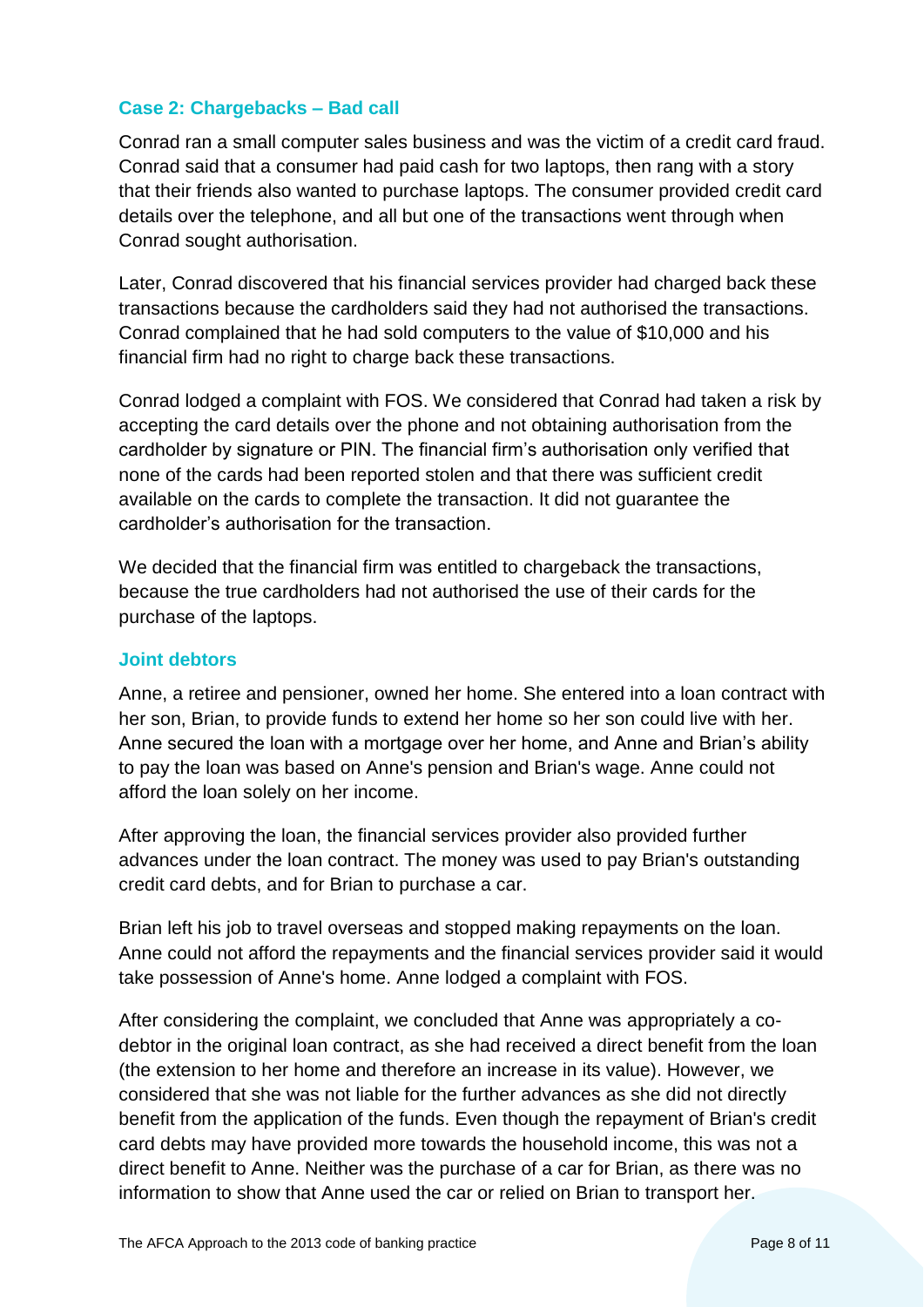We decided that the financial firm was obliged to work with Anne to reach a repayment arrangement for the original loan. If Anne could not repay the loan even if it was varied, then Anne would be required to sell her home.

#### **Guarantors**

Bill and Julie entered into a guarantee to secure a credit facility provided to a company that was managed by their son, Chris. When the company stopped making payments, the financial services provider called on the guarantee to require Bill and Julie to make payments, and they lodged a complaint with FOS.

Bill and Julie said that they had only entered into their guarantee on the understanding that their son, Chris, and the company's sole director and secretary, Wendy, would also provide a guarantee. Chris had signed a guarantee but Wendy had not.

The information given to us as part of the complaint showed that Bill, Julie, Chris and Wendy had all signed the loan application in which they offered to provide guarantees, and the failure to obtain Wendy's guarantee was an oversight. The information also showed that Bill and Julie had provided guarantees to other financial firms for their own business enterprises and had previously obtained legal advice about their obligations as guarantors. We considered that, without consideration of the financial firm's obligations under clause 28 of the Code, Bill and Julie's guarantee would be enforceable as they appeared to be aware of a guarantor's obligations, and in all likelihood they would have supported their son by providing their guarantee.

However, we noted that the financial firm had delivered the company's letter of offer, supporting financial information and the guarantee to Bill and Julie on 1 September, and witnessed them signing their guarantee that same day. There was no information to show that Bill and Julie had been given the opportunity to seek independent legal advice about the guarantee after they received the documents. By accepting Bill and Julie's guarantee without allowing them the opportunity to properly consider the documents and to obtain independent advice, the financial firm had failed to strictly comply with clause 31 of the Code. As a consequence, the financial firm could not rely on Bill and Julie's guarantee to recover the outstanding company debt.

#### **Closing a consumer's account**

Zara had a cheque account with the financial services provider, which was seeking to recover \$6,234.37 that Zara owed on the account.

Zara said that she had asked the financial firm to close the account. The financial firm told her that the account would need to be cleared before it could be closed, so she paid straight away what the financial firm told her was the account balance. Afterwards, Zara sent an email to the financial firm confirming that the account should be closed. Zara said the \$6,234.37 the financial firm sought to recover related to transactions that were charged to the account after she instructed the financial firm to close it, and which she therefore had not authorised.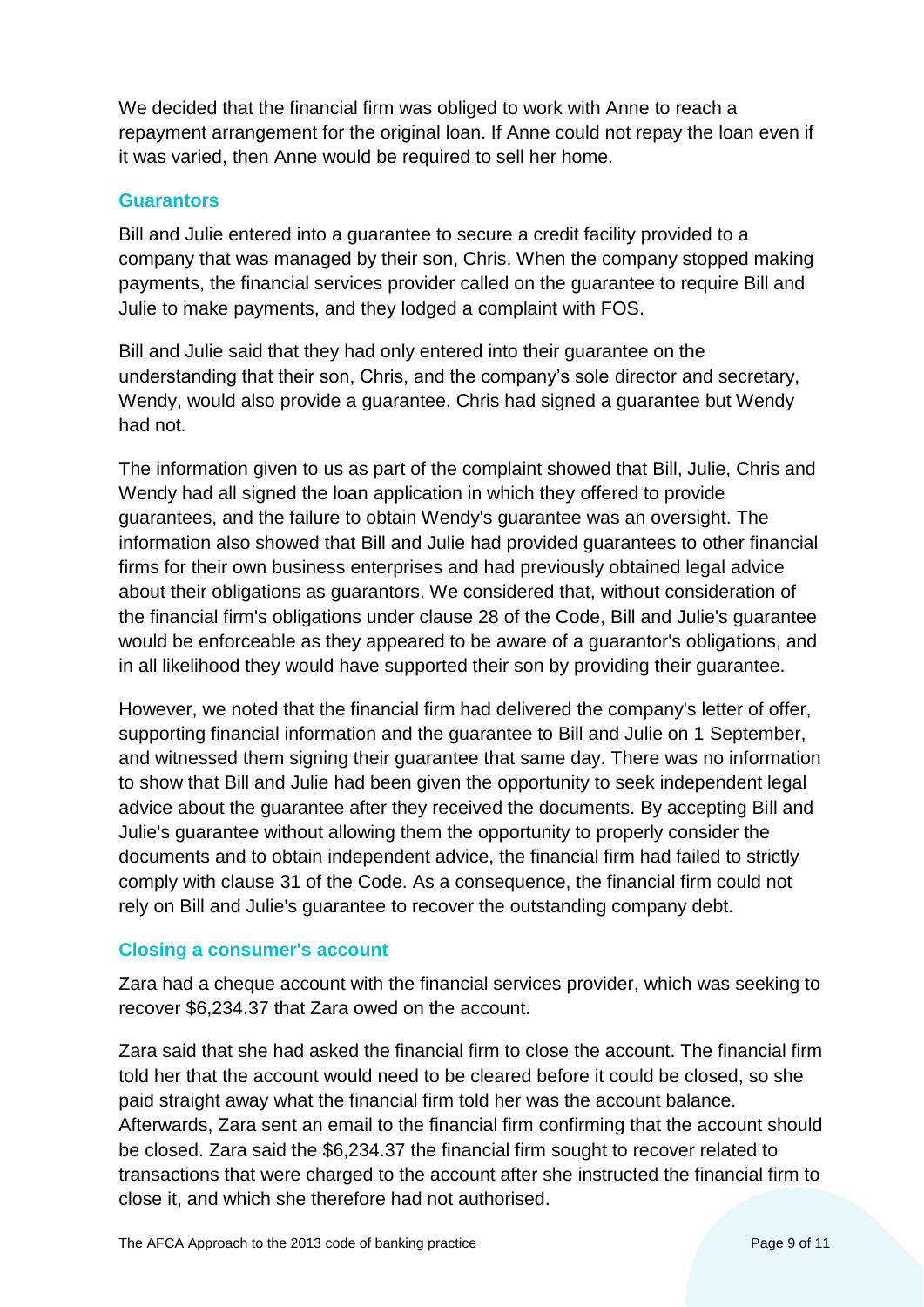The financial firm said Zara's payment did not cover the interest and fees that had accrued and were subsequently charged to the cheque account, and this meant that it could not close the account. Zara lodged a complaint with FOS.

The information given to us as part of the complaint satisfied us that Zara had intended to close the cheque account, and had paid the balance owing on the account as at the date of her request. This was confirmed by her email to the financial firm. Therefore, the financial firm should have stopped all transactions on the account from that date– including direct debits, presented cheques and interest.

In our view, the additional transactions and charges on the account were the result of the financial firm's mistake. However, Zara had still enjoyed the benefit of the financial firm covering her liabilities and therefore she needed to pay the financial firm for the cheques and direct debits it had paid on her behalf after she asked it to close her account. But we decided that the financial firm was only entitled to receive interest from the date it had demanded that Zara pay these charges. This was because the courts have held that a person who is entitled to recover a mistaken payment is entitled to recover simple interest on the amount of the mistaken payment from the time a demand for payment is made.

#### <span id="page-9-0"></span>**3.2 References**

| <b>Word</b>    | <b>Definition</b>                                                                                                                                                                                                                                                                       |
|----------------|-----------------------------------------------------------------------------------------------------------------------------------------------------------------------------------------------------------------------------------------------------------------------------------------|
| Bank           | A financial firm that subscribes to the Code of Banking Practice                                                                                                                                                                                                                        |
| Cardholder     | A consumer who uses a credit card to purchase goods or services                                                                                                                                                                                                                         |
| Chargeback     | A right which may be exercised in certain situations by a cardholder's financial<br>institution against a merchant's institution, to charge back responsibility for a<br>credit card transaction from the cardholder's financial institution to the<br>merchant's financial institution |
| Code           | Code of Banking Practice                                                                                                                                                                                                                                                                |
| Financial firm | An organisation or individual that is a Member of AFCA                                                                                                                                                                                                                                  |
| Merchant       | A business accepting a credit card payment for its supply of goods or services<br>to a consumer                                                                                                                                                                                         |

#### **Definitions**

## **Useful links**

A copy of the [2004 version of the Code](http://www.ccmc.org.au/cms/wp-content/uploads/2014/09/2004-Code-of-Banking-Practice.pdf) is available at http://bit.ly/28TB89y.

A copy of the [2013 version of the Code](https://www.ausbanking.org.au/images/uploads/2013_ABA_CODE.pdf) is available at http://bit.ly/28RuYrE.